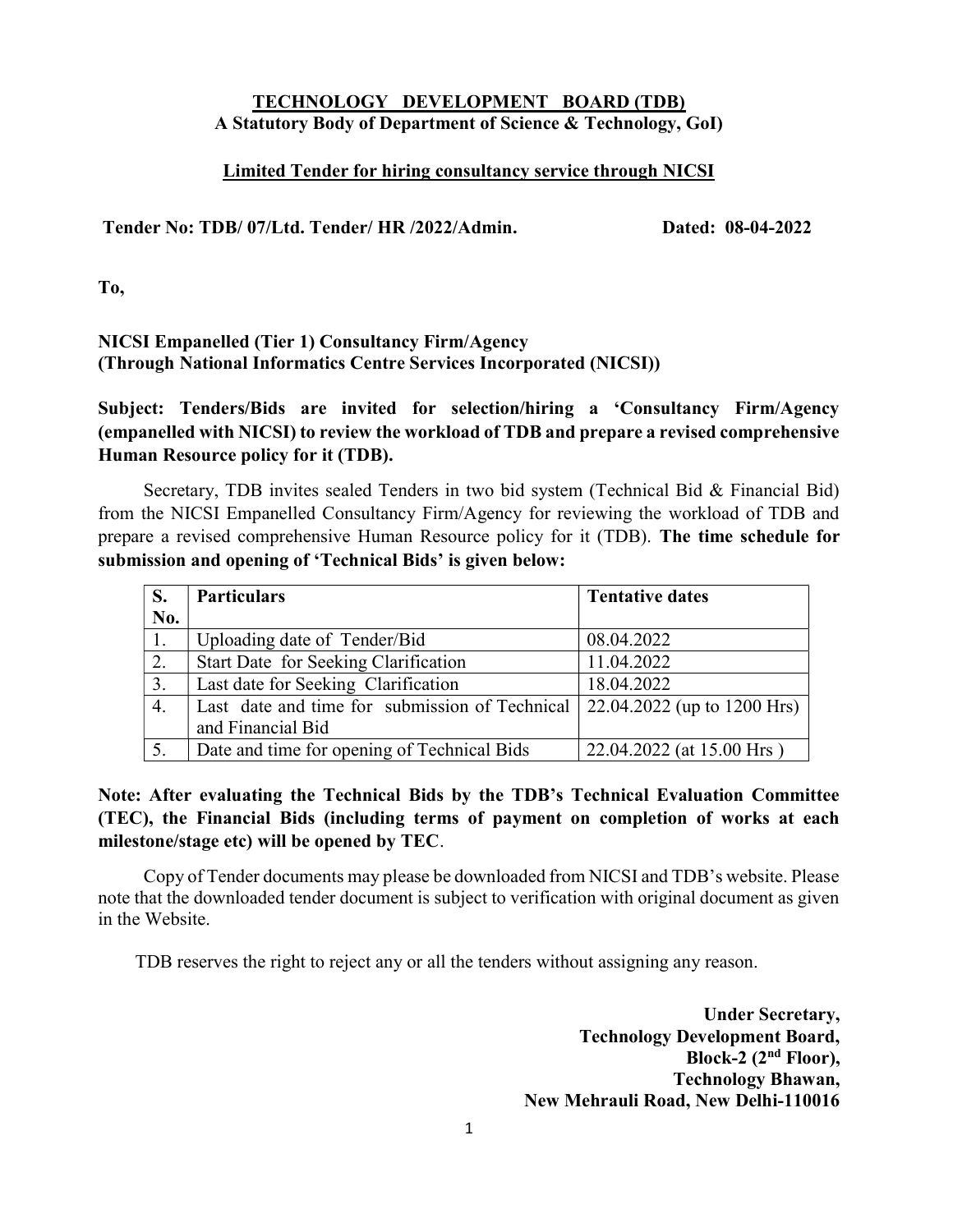### 'Limited Tender Document'

## Terms of Reference (ToR)

### 1. Technology Development Board - An Introduction

Technology Development Board (TDB) is a unique government organization (a statutory body under administrative control of Department of Science & Technology) with a very specific mandate to provide financial assistance to the industrial concerns and other agencies attempting development and commercial application of indigenous technology or adapting imported technology for wider domestic application.

The Board was constituted through Technology Development Act, 1995 and has commenced its activities from 1<sup>st</sup> September, 1996. Last year, on 1<sup>st</sup> September, 2021 TDB has completed 25 years of its dedicated service to the nation.

In pursuance to its mandate, TDB accepts applications for financial assistance throughout the year from all sectors of economy such as Health & Medical, Engineering, IT, Chemical, Agriculture, Telecommunications, Road Transport, Energy & Waste Utilization, Electronics, Defence, Civil Aviation, Textile etc.

Applications received at TDB are evaluated for techno-commercial viability and those found eligible are provided financial support.

### 2. Need for a Consultancy Service

TDB had commenced execution of its mandate of project financing with a loan grant of Rs 20.00 crore and 20 loan agreements in the year 1997-98. During initial 9-10 years, the workload was mainly pertaining to evolution, financing and management of project cases. In the later years, the workload both in terms of funds, agreements and its related legal and financing activities increased exponentially. Till date TDB has entered into more than 370 agreements with a total project cost of ₹ 8000 Cr. approx. wherein the total financial contribution from TDB (as loan and grant) is approx. ₹ 2000 Cr.

Every year on an average about 50 new projects are received in normal course and are examined at TDB. A typical project cycle / case at TDB takes 8-9 years from receipt of project proposal to final completion / repayment of loan. Therefore, the number of active / ongoing project cases is around 190 – 200. Further, it is planned to expand the activities of TDB.

In order to carry out its mandated duties, 20 regular posts were sanctioned for the Board in the year 2002, out of which only 12 posts are filled by regular employees. As the workload of the Board has increased manifold, which has not been supported by commensurate manpower, TDB had to hire professionals on contract from time to time. The existing human resource setup is not able to provide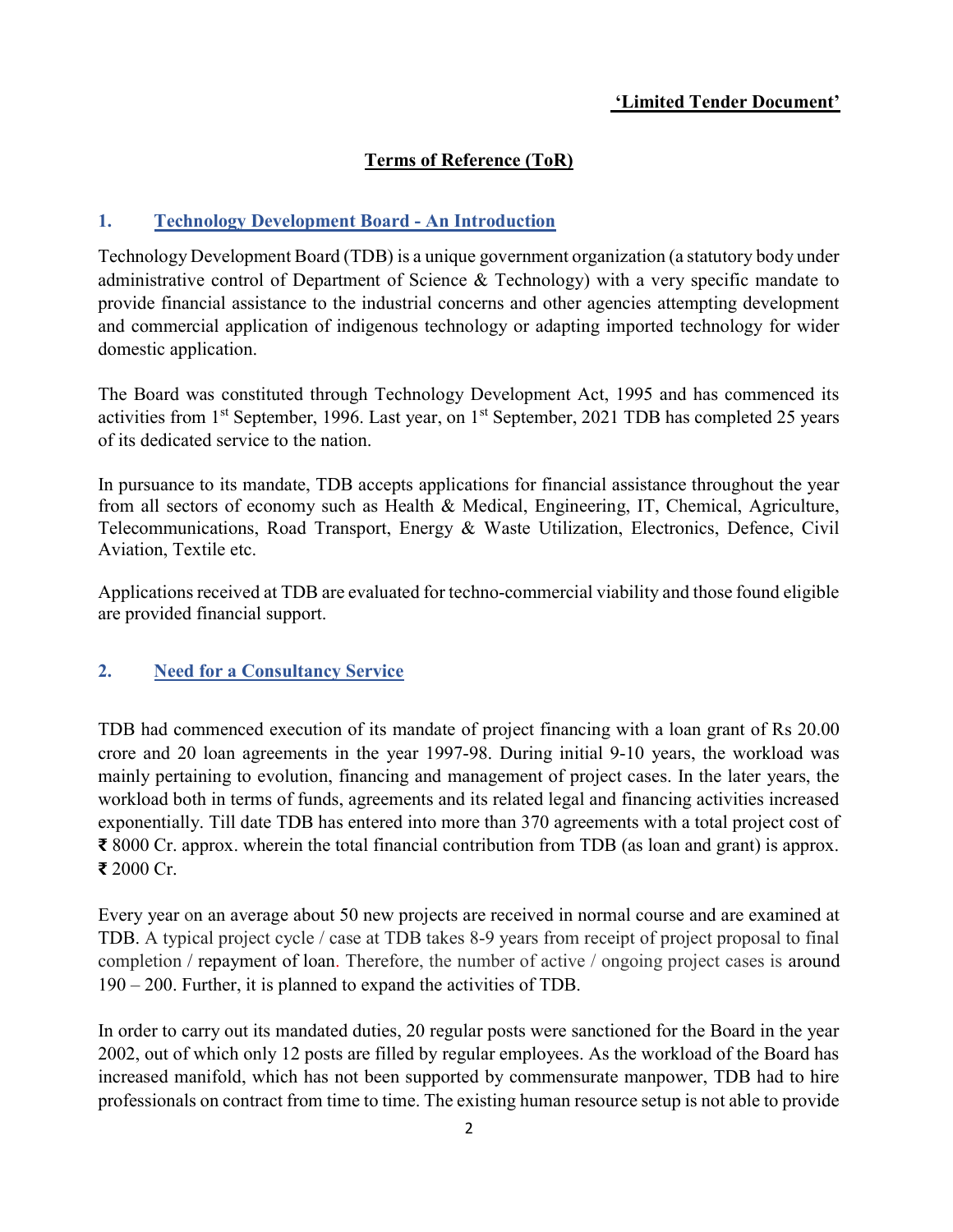the required stability in the organization. Therefore, it has been decided to review the current workload of TDB and prepare a revised comprehensive Human Resource policy for TDB.

### For this work, TDB is looking to on-board a consultancy firm (empanelled with NICSI).

# 3. Scope of Work

3.1 Talent Strategy: Study the vision and mission of Technology Development Board (TDB). Understand the business strategy, key focus areas and growth plan.

- 1. Conduct leadership interactions to understand vision, mission, and strategy for TDB.
- 2. Define the talent strategy for TDB including Employer Value Proposition for attracting and retaining employees.
- 3. Identify key strengths of TDB and highlight areas which can create a pull & attraction for talent.
- 4. Suggest a roadmap for building a positive employer brand for TDB in the external ecosystem.

### 3.2 Organization Restructuring and workforce planning:

- 1. Analyse / Review the current organization structure, which should be:
	- a. In alignment to vision, mission, and strategy of TDB for the next 10-15 years.
	- b. Role of existing verticals, reporting structure, synergies, and overlaps.
	- c. Decision making processes, accountabilities, checks & balances.
- 2. Identify gaps in the current organization structure.
- 3. Understand the workforce deployment within TDB– sanctioned strength, existing headcount – on regular rolls/ on deputations / on contract / outsourced etc.
- 4. Conduct an in-depth activity analysis to understand the current activities and time spent by various unique roles.
- 5. Identify opportunities for automation, digitization, outsourcing if any.
- 6. Conduct discussions with the functional leadership and managers to identify key workload drivers for TDB' verticals. Understand the overall functional effort to deliver the mandate of TDB.
- 7. Prepare a diagnostic report consisting of detailed analysis of strength and weakness of the present organization structure based on review and assessment of current structure, stakeholders' perception and future priorities, headcount numbers – sanctioned strength Vs. existing staffing Vs. actual requirement for the various functions within TDB.
- 8. Study similar organizations and understand their practices on organization design.
- 9. Create multiple structural options and present the same to the TDB Board. Suggest the overall top level and detailed organization structure along with the proposed roles and responsibilities of each function.
- 10. Prepare Role Descriptors for all unique roles.
- 11. Identify the technical and behavioural skills required for different unique positions as per the organization structure and function.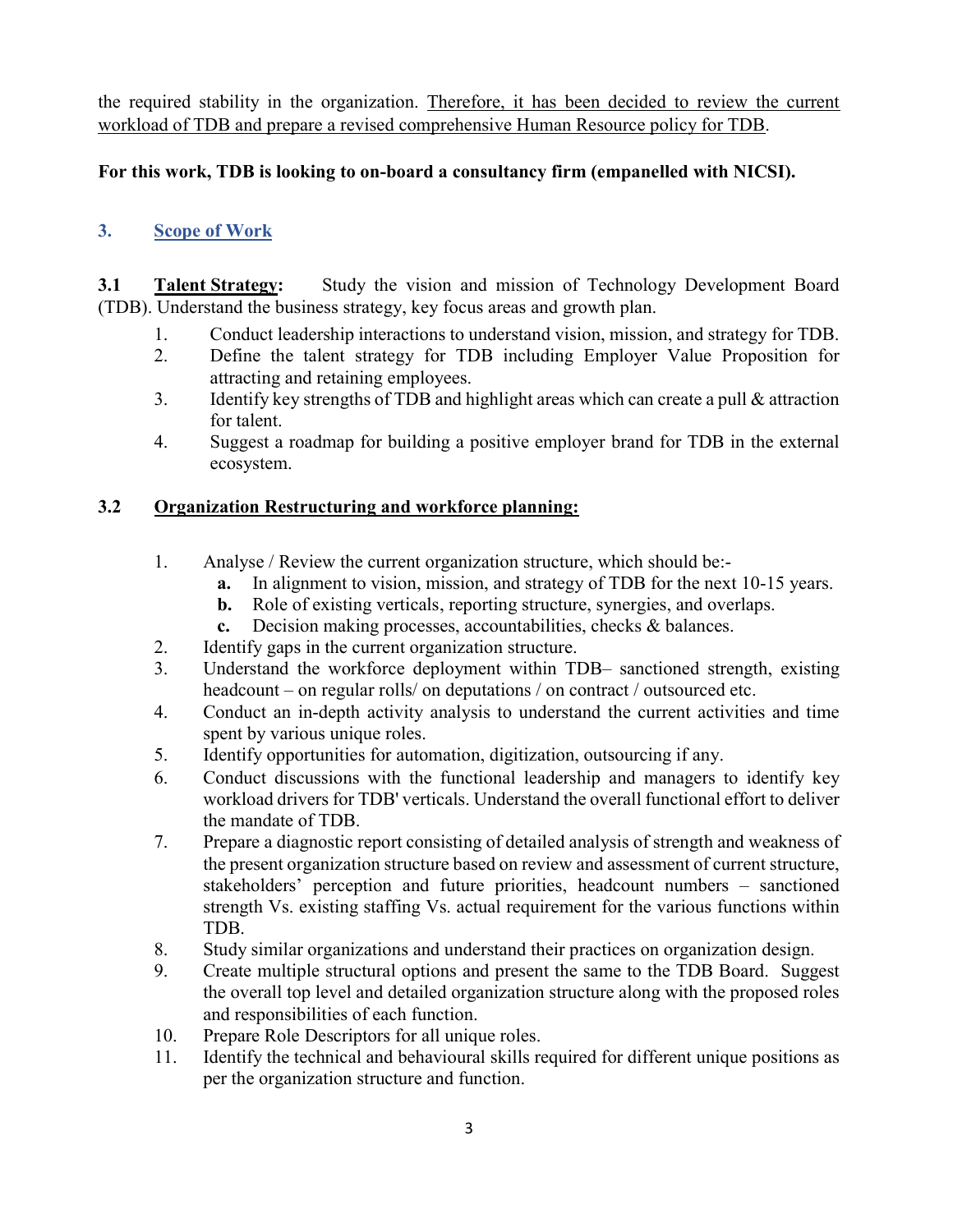- 12. Define overall headcount required with right mix of employment types on rolls/ on deputations / on contract / outsourced etc for TDB and define the most suitable workforce model for TDB to ensure smooth business operations and continuity keeping all relevant government and statutory guidelines in mind.
- 13. Draft job descriptions for the roles including KRAs and KPIs and develop options for career management for various types of workforce models proposed.
- 14. Design a smooth changeover plan for the organization to adopt to the new structure in planned manner.

### 3.3 Compensation and rewards:

- 1. Define the compensation philosophy for TDB.
- 2. Define the comparators / similar organizations from where TDB can attract its workforce.
- 3. Identify compensation levels / pay ranges for different functions within TDB through market study involving similar organizations and internal discussions.
- 4. Provide insights for creating a tax efficient compensation structure which can attract the right talent for TDB.
- 5. Explore options of benefits & perks for long term value creation for the employees.

3.4 HR policies and processes: Review the existing HR policies and procedures / process within TDB:-

- 1. Review the current HR policies and processes recruitment, on boarding, manpower planning, performance management, learning and development, career path, rewards and recognition and exit.
- 2. Study leading practices followed in other CPSEs, government bodies and similar organizations in the ecosystem.
- 3. Propose new 'HR policies and procedures' for the organization as per leading practices adopted by the industry as well as internal strategy and value proposition. The HR polices and process should cover the entire Hire to Retire lifecycle.
- 4. Prepare a 'HR Manual' consisting of the new HR policies and procedures & processes covering all employee groups in the organization.

#### 3.5 Phases in which the works are to be completed:

- (i) Submission of HR policy report to the Board.
- (ii) Incorporating necessary modification in the proposed policy based on Board direction and resubmitting the report.
- (iii) Once the repot is approved, handholding TDB in smooth changeover and recruiting the manpower.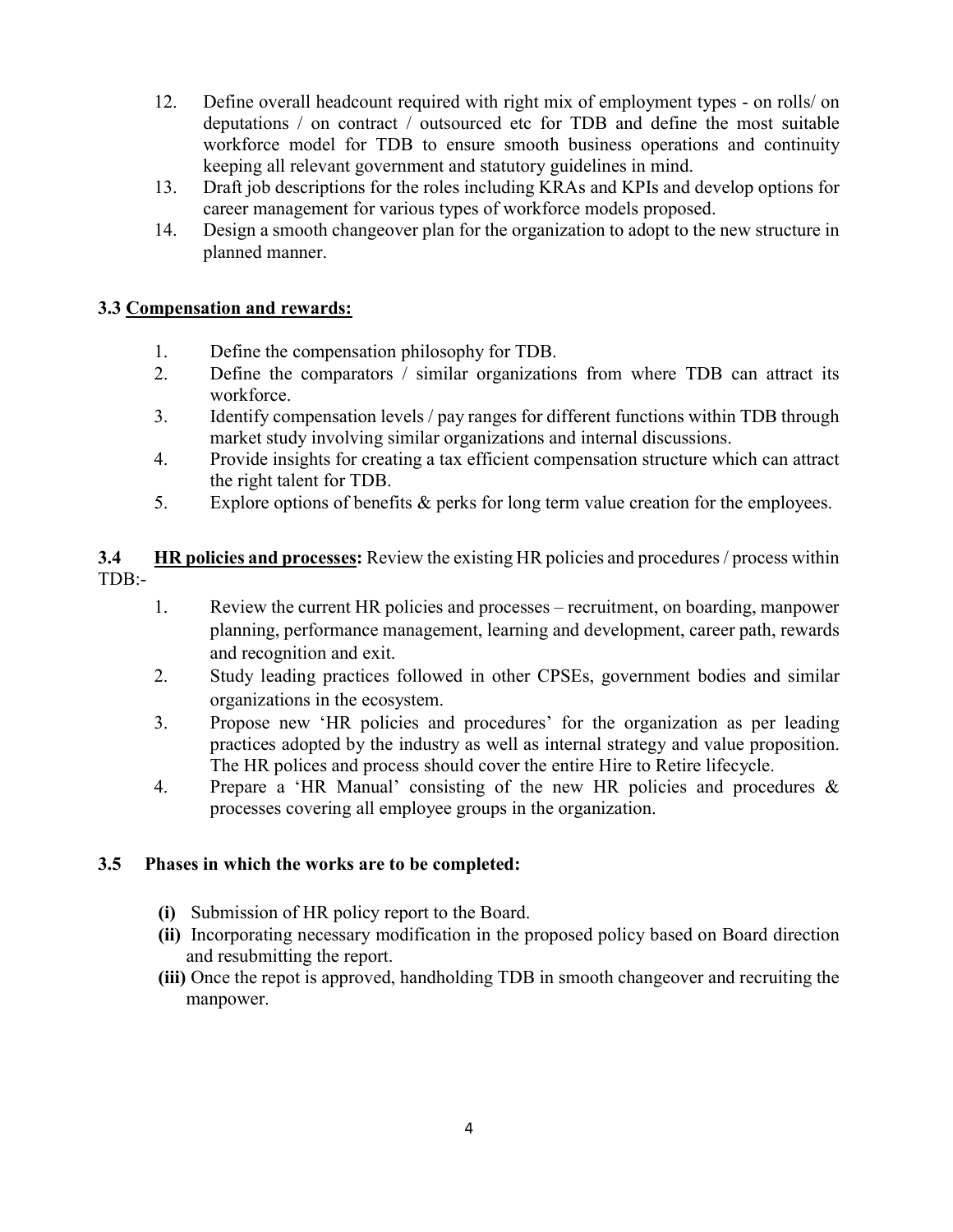#### 4. Time frame for completion of above work:

| S. no. | Work                                                                                                                                                                                         | Time<br><b>Duration</b><br>allowed                                                                                                                                                         |
|--------|----------------------------------------------------------------------------------------------------------------------------------------------------------------------------------------------|--------------------------------------------------------------------------------------------------------------------------------------------------------------------------------------------|
| 1.     | Preparation of HR policy report and presentation of<br>report before the Board                                                                                                               | 8 weeks<br>(From the date of<br>acceptance of work<br>order or start of work,<br>whichever is earlier)                                                                                     |
| 2.     | If directed by the Board, necessary modification to be<br>carried out in the policy and report to be presented<br>again.                                                                     | 2 weeks                                                                                                                                                                                    |
| 3.     | Once the new HR policy is approved by the Board, the<br>consultancy firm will be requested to handhold TDB<br>to implement the policy in the organization and hire the<br>required manpower. | This work is not part of<br>Tender. However, if<br>required,<br>specific<br>manpower will be hired<br>from the same firm,<br>who will be awarded<br>this tender later on for<br>this work. |

#### 5. Eligibility Conditions/Criteria:

- (a) The Bidder should be a valid NICSI empanelled agency under category Tier 1 for supply of Consultancy Service. For proof, attach a copy of NICSI empanelment.
- (b) The Bidder has to submit a copy of Tender document duly signed at each page that he/she has read the all items of Tender (viz., Terms of Reference, Scope of works, Time frame for completion of work including LD condition, Eligibility Conditions/Criteria , Technical Evaluation and Scoring, submission of Bid (Technical and Financial Bids), Selection and Evaluation Criteria including Technical Evaluation and Scoring etc , Standard Terms and Conditions and Disclosure *obligation etc.* ) and the same are accepted by him/her.
- (c) Other Mandatory Documents to be submitted with 'Technical Bid' are also mentioned under Item 7.1 of this 'Tender'.

Note: The copies of above mentioned documents {under item 5. (a) (b) (c) shall be submitted duly attested by the bidder with signature and stamp. The bidder must fulfil the above eligibility criteria on the date of submission of bid. Bids fulfilling the above eligibility criteria will only be evaluated. Bids not fulfilling the eligibility criteria given above shall be summarily rejected. Undertaking for subsequent submission of any of the above documents will not be accepted under any circumstances.

 Office of TDB reserves the right to verify / confirm all original documentary evidence submitted by the bidder in support of above mentioned conditions of eligibility criteria. Failure to produce the same within the period notified in writing by TDB shall result in summary rejection of the bid and / or termination of the contract with imposition of the contract clauses on the bidder by the TDB.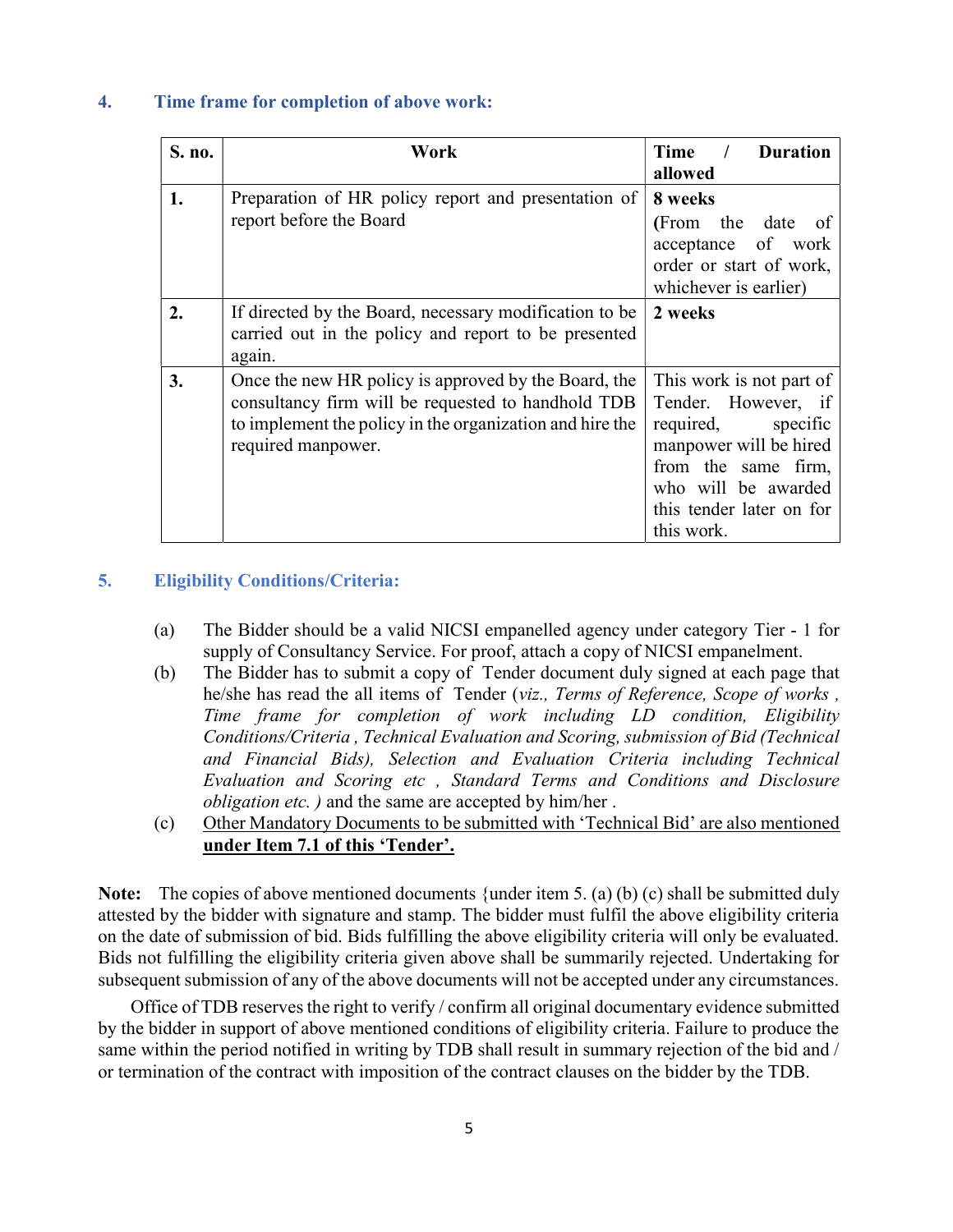### 6. Submission of Bids:

- 1. Bids against this limited tender shall be submitted online with password protected alongwith with all required documents.
- 2. Bids should be submitted after filling the details clearly and correctly without any alterations/cuttings etc. Such cuttings/alteration etc. even if accompanied by signature shall be liable to be rejected.
- 3. Financial bid shall contain price only and no other documents shall be enclosed with the financial bid.

### 7. Selection and Evaluation Criteria:

The tender will be floated in two bid system (Technical and Financial).

### 7.1 Technical Evaluation and Scoring:

### 7.1.1 Mandatory Documents to be submitted with Technical Bid:

- (a) Approach and Methodology covering understanding of scope, solution and key ideas to be submitted.
- (b) CVs of Resources proposed to be employed for this project.
- (c) Experience of the Consultancy Firm in carrying out similar projects.
- (d) Other documents required under Item 5. (Eligibility Conditions/Criteria)

### 7.1.2 Evaluation and scoring of Technical Bid:

 Technical bid will be evaluated on the basis of responsiveness to the ToR. Quality and competence of the firm of consultancy will be of prime concern. The firm will have to give a presentation for technical evaluation. Based on evaluation done by the committee, Technical Score would be awarded out of 100 marks. The weightage / marks attributed to various sections of the proposal shall be as per the following:

| (a) | Approach, Methodology and Procedure                       | 40 Marks |
|-----|-----------------------------------------------------------|----------|
| (b) | Background of the firm (for empanelled vendor with NICSI) | 10 Marks |
| (b) | Experience of the Firm in carrying out similar projects   | 20 Marks |
| (c) | CVs of the Resources                                      | 30 Marks |

### 7.1.3 Financial bidding:

Once the technical evaluation is done, financial bid will be opened. Financial Score would be awarded out of 100 marks. L-1 quoted cost shall be awarded highest Score and similarly,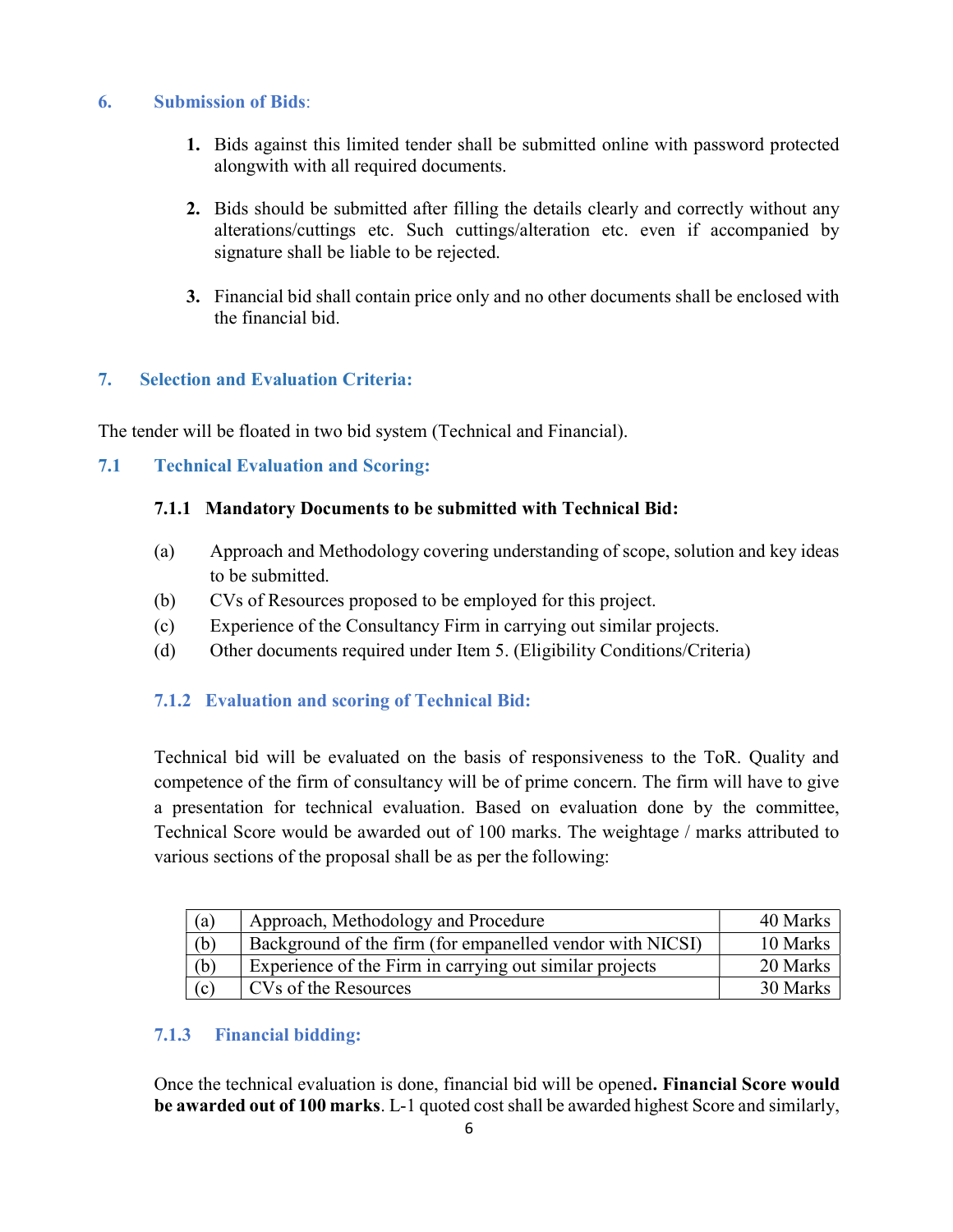score would be reduced to L-2, L-3 and so on.

### 7.1.4 Final Selection

Final combined score will be arrived at by giving relative weightages for the score of quality of the technical proposal and the score of financial proposal (less cost high weightage). The relative weightages will be in the ratio 50:50 for the quality of proposal and cost. The proposal with the highest weighted combined score (quality and cost) shall be selected.

#### 8. Validity of bids:

Validity of Bids shall be for 90 days from the date of opening of tender.

### 9. Standard Terms and Conditions:

9.1 TDB in its sole discretion and without incurring any obligation or liability, reserves the right, at any time, to:

- a) suspend and/or cancel the Selection Process and/or amend and/or supplement the Selection Process or modify the dates or other terms and conditions relating thereto;
- b) consult with any Applicant in order to receive clarification or further information;
- c) retain any information and/or evidence submitted to the TDB by, on behalf of and/or in relation to any Applicant; and/or
- d) Independently verify, disqualify, reject and/or accept any and all submissions or other information and/or evidence submitted by or on behalf of any Applicant.

9.2 All documents and other information supplied by the TDB or submitted by an Applicant shall remain or become, as the case may be, the property of the TDB. TDB will not return any submissions made hereunder. Applicants are required to treat all such documents and information as strictly confidential.

9.3 After selection, a Letter of Award (LOA) shall be issued in duplicate, by TDB to the NICSI who in turn will issue work order to user selected vendor.

9.4 Information relating to evaluation of Proposals and recommendations concerning awards shall not be disclosed to the Bidders who submitted the Proposals or to other persons not officially concerned with the process, until the publication of the award of Contract.

9.5 Termination of the contract at the fault of the consultancy (user agency) will be governed under the term & condition of their empanelment.

9.6 TDB reserves the right to add similar projects and delete similar projects at its discretion.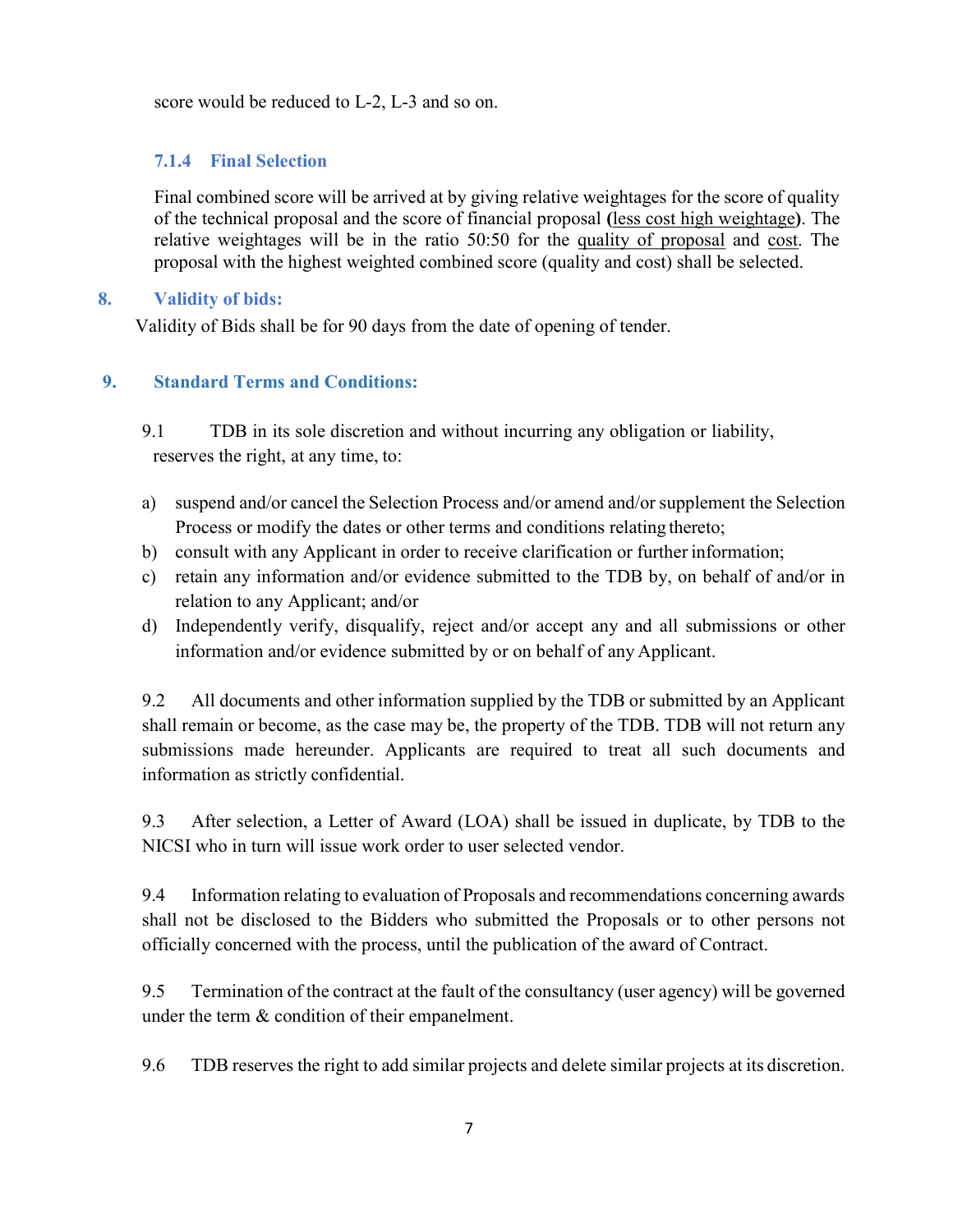#### 10. Disclosure obligation

Bidders have an obligation to disclose any situation of actual or potential conflict that impacts their capacity to serve the best interest of their Authority, or that may reasonably be perceived as having this effect. Failure to disclose said situations may lead to the disqualification of the Bidder or the termination of its Contract.

> Under Secretary, Technology Development Board, Block-2 (2nd Floor), Technology Bhawan, New Mehrauli Road, New Delhi-110016 E-mail id : tripathi.smriti@gov.in

I/we have read the entire Tender documents and the same are accepted by to me/us .

 Signature & date Name: Seal of Bidder: